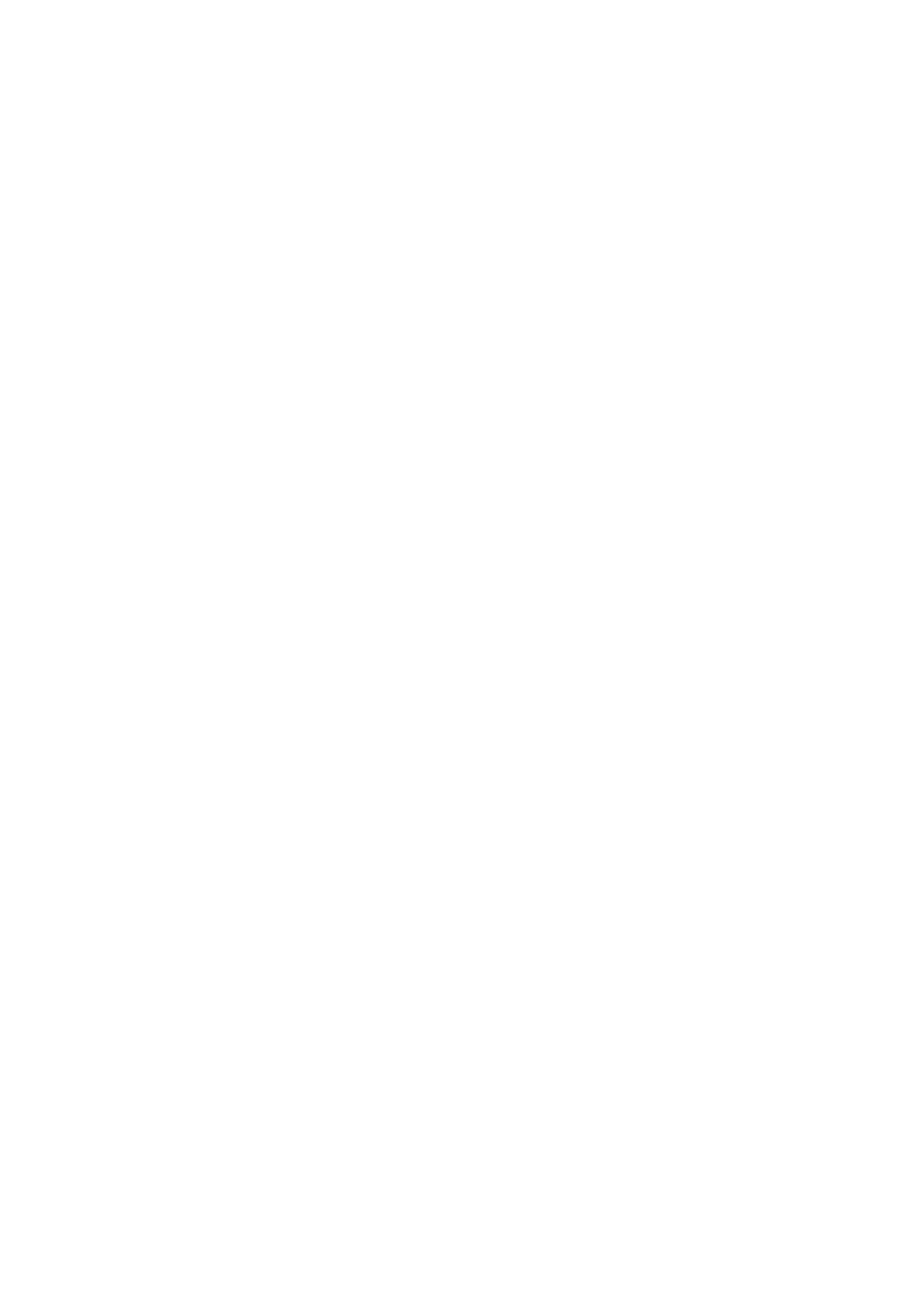

# **AGRICULTURAL DEVELOPMENT SCHEME 2019**

# **Index**

| Paragraph      |                                                                                                  | Page |
|----------------|--------------------------------------------------------------------------------------------------|------|
| 1              |                                                                                                  |      |
| 2              |                                                                                                  |      |
| 3              |                                                                                                  |      |
| 4              |                                                                                                  |      |
|                | <b>PART 2 - CONDITIONS FOR ELIGIBLITY AND APPLICATIONS</b>                                       | 8    |
| 5              |                                                                                                  |      |
| 6              |                                                                                                  |      |
| 7              |                                                                                                  |      |
| 8              |                                                                                                  |      |
|                | <b>PART 3 - ENTRY AND INSPECTION</b>                                                             | 10   |
| 9              | Obligation to permit entry and inspection for the purposes of the Scheme 10                      |      |
| <b>APPEALS</b> | PART 4 - WITHHOLDING PAYMENTS, PENALTIES, REVIEWS AND                                            | 11   |
| 10             | Penalties for failure to meet Cross Compliance Standards Guidance                                |      |
|                |                                                                                                  |      |
| 11             | Withholding and recovery of payments, termination and exclusion 11                               |      |
| 12             |                                                                                                  |      |
| 13             |                                                                                                  |      |
|                | <b>PART 5 - BUDGET PROVISION AND PAYMENTS UNDER THE</b>                                          |      |
| <b>SCHEME</b>  |                                                                                                  | 14   |
| 14             |                                                                                                  |      |
| 15             |                                                                                                  |      |
| 16             |                                                                                                  |      |
| 17             |                                                                                                  |      |
| 18             |                                                                                                  |      |
|                | <b>PART 6 - OFFENCES</b><br><u> 1980 - Johann Barn, mars an t-Amerikaansk politiker (* 1908)</u> | 15   |
| 19             |                                                                                                  |      |

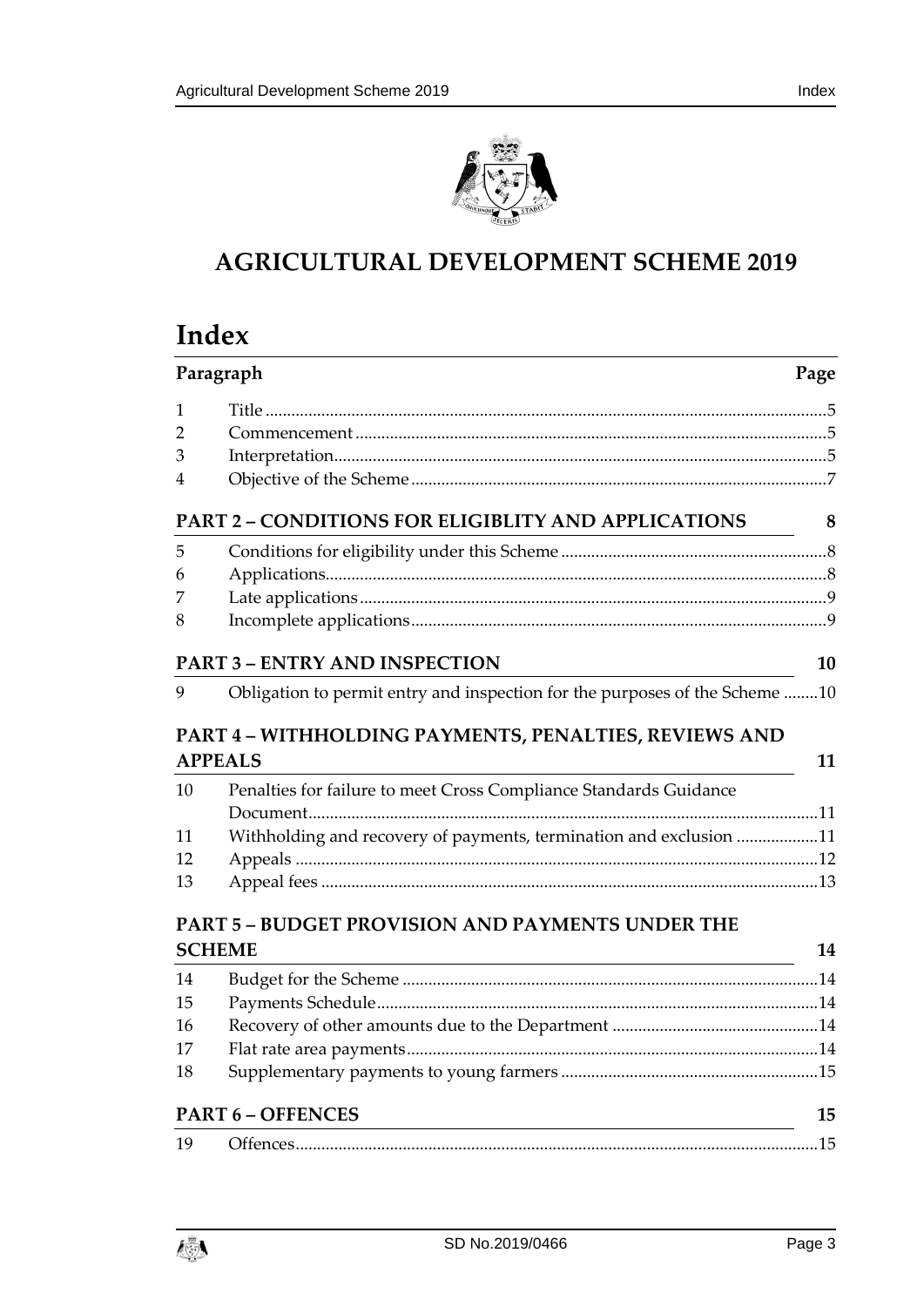| <b>PART 7 - REVOCATION</b>            | 15 |
|---------------------------------------|----|
| 20                                    | 15 |
| <b>SCHEDULE 1</b>                     | 17 |
| PENALTIES FOR MIS-DECLARATION OF LAND | 17 |
| <b>SCHEDULE 2</b>                     | 18 |
| PAYMENT CALCULATIONS                  |    |

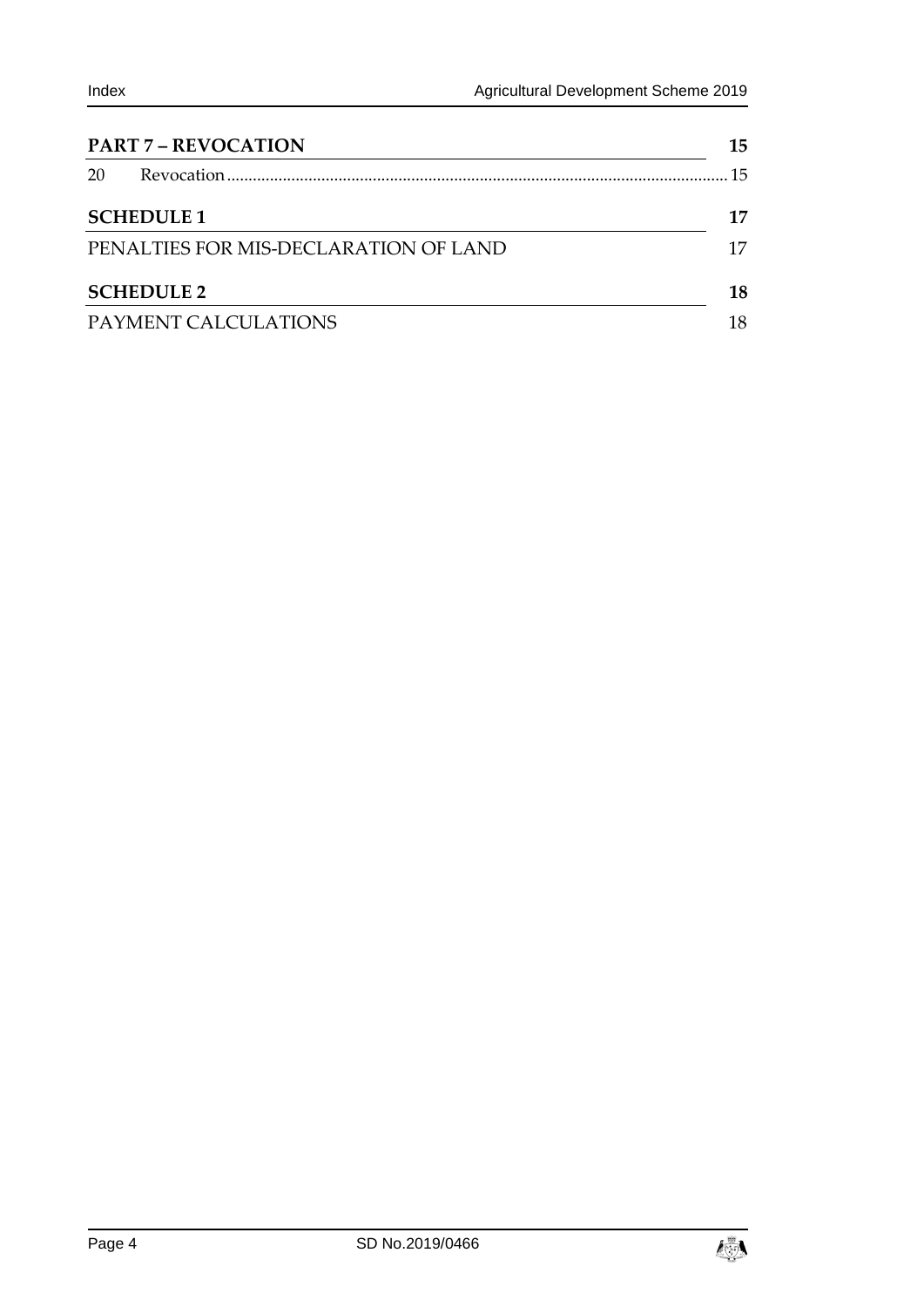Statutory Document No. 2019/0466



*Financial Provisions and Currency Act 2011*

# **AGRICULTURAL DEVELOPMENT SCHEME 2019**

*Approved by Tynwald: 10 December 2019 Coming into Operation: 1 April 2020*

The Department of Environment, Food and Agriculture, with the concurrence of the Treasury<sup>1</sup>, makes the following Scheme under section 3 of the Financial Provisions and Currency Act 2011.

#### <span id="page-4-0"></span>**1 Title**

This Scheme is the Agricultural Development Scheme 2019.

#### <span id="page-4-1"></span>**2 Commencement**

If approved by Tynwald, this Scheme comes into operation on 1 April 2020<sup>2</sup> .

#### <span id="page-4-2"></span>**3 Interpretation**

In this Scheme, unless the context requires otherwise, —

- "**above the Mountain Line**" or "**AML**" means all land of mountain moorland character that is at or above 200 metres altitude, plus land below 200 metres altitude, which has the same characteristics and which is contiguous with land of mountain moorland character above 200 metres or non-contiguous areas exceeding 50 acres below the 200 metre contour but of mountain moorland character. Land will be classified in accordance with the Land Classification Policy;
- "**active farmer**" means activity as defined by Government Circular 'Definition of Active Farmer' <sup>3</sup> as amended from time to time;
- "**aerial survey**" means the aerial photographs taken on the Isle of Man in 2012 that are held as part of the MannGIS database maintained by the Cabinet Office;

<sup>&</sup>lt;sup>3</sup> GC 15/08.



 $1$  Treasury concurrence required under section  $3(2)(b)$  of the Financial Provisions and Currency Act 2011.

<sup>2</sup> Tynwald approval is required under section 3(7) of the Financial Provisions and Currency Act 2011.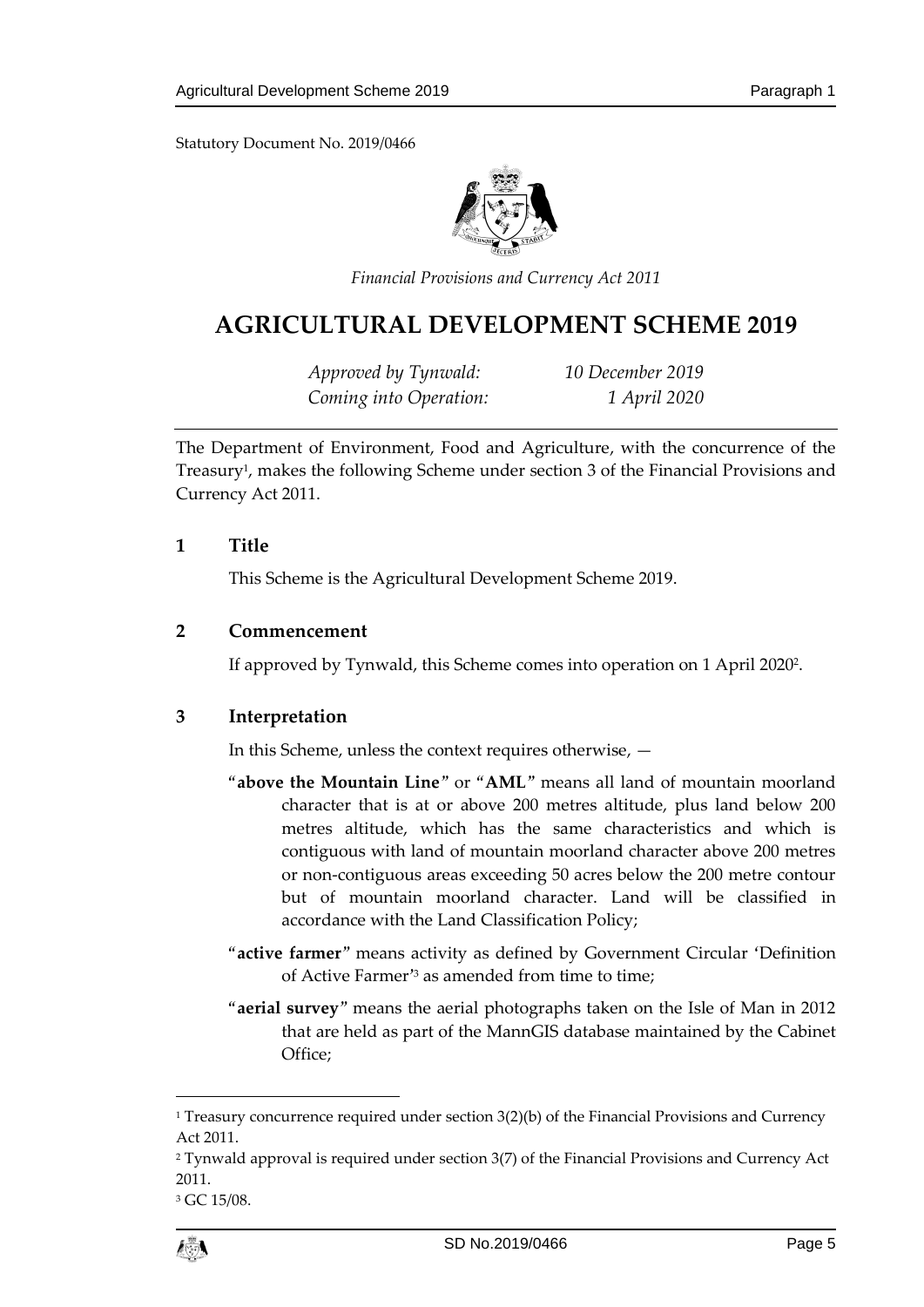- "**agriculture**" means the production, rearing or growing of agricultural products including harvesting, milking, breeding animals and keeping animals for farming purposes or maintaining land in good agricultural condition;
- "**application**" means an application for payment under the Scheme and "**applicant**" is construed accordingly;
- "**application period**" means the period from 1 April to 11 May in each Scheme year;
- "**area payment**" means a payment by the Department to an applicant in any Scheme Year for eligible land;
- "**authorised person**" means a person, whether or not an officer of the Department, authorised by the Department, either generally or specifically to act in matters arising under this Scheme;
- "**below the Mountain Line**" or "**BML**" means agriculturally improved land plus areas of enclosed improved or semi-improved grassland which cover more than 10 acres but which are surrounded by land of mountain moorland character. Land contiguous with that of mountain moorland character which has 50% or more improved or semi-improved grassland or where liming or fertilising has had a significant impact on the vegetation will also be classified as Below the Mountain Line. Areas below the 200 metre contour but of mountain moorland character and less than 50 acres in extent will be considered to be Below the Mountain Line;
- "**control**", in the context of a young farmer means
	- (a) the individual making the application must be directly exposed to (or at risk of) personal financial benefit or harm resulting from success or failure of the business. A majority of shares and votes will give 'control' over the business;
	- (b) that more than one person can 'control' the business if  $-$ 
		- (i) there is a formal agreement between them to vote together, giving them the majority of the business votes and shares; or
		- (ii) they jointly own shares, giving them overall majority control,

but does not include organisations which do not expose the individuals directing the business to the risk detailed in sub-paragraph (a), such as charities, trusts and public bodies;

"**Cross Compliance Standards Guidance Document**" means the Government Circular of that name<sup>4</sup> as published by the Department and amended

-



<sup>4</sup> GC 62/08.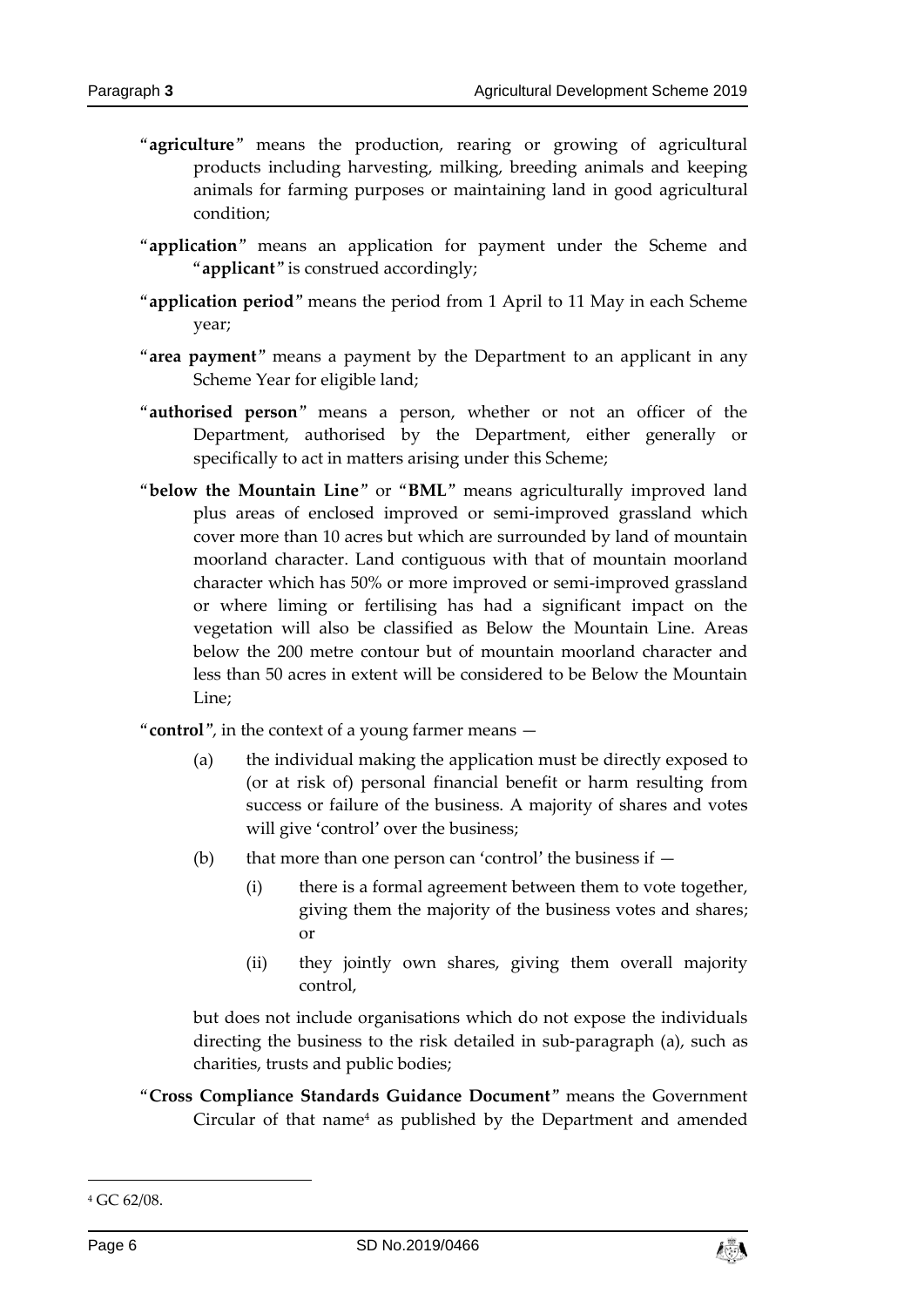from time to time that sets out the Cross Compliance Standards and associated guidance on applying those standards;

- "**Cross Compliance Penalty Document**" means the Government Circular of that name<sup>5</sup> as published by the Department and amended from time to time that sets out the penalties for failing to meet the Cross Compliance Standards;
- "**Department**" means the Department of Environment, Food and Agriculture;
- "**disposal**", in relation to land at the applicants disposal, means land for which the applicant can provide a legal undertaking to manage in compliance with the conditions defined in this Scheme including the Cross Compliance Standards Guidance Document;
- "**eligible applicant**" means a person who is eligible to apply for a grant under this Scheme by virtue of paragraph 5;
- "**eligible land**" means an area of land as defined in the Land Classification Policy and meeting the standards specified in the Cross Compliance Standards Guidance Document;
- "**Field Gazetteer Database**" means a computer record of land maps used in conjunction with photographs obtained from the aerial survey that indicates field boundaries and the allocated numbers for those fields that is referred to by the Department when considering applications under this Scheme;
- "**Land Classification Policy**" means the Government Circular of that name<sup>6</sup> as published by the Department and amended from time to time that sets out the Department's policy for classifying land;
- "**Scheme year**" means 1 April each year to 31 March the following year; and

"y**oung farmer**" means someone who —

- (a) meets the conditions for eligibility under this Scheme (paragraph 5);
- (b) is at least 18 years old but who has not reached his or her 41st birthday or will not reach that birthday in the Scheme year in which the application is made; and
- (c) took control of the farm business within the 5 year period before his or her first application under paragraph 6 (applications) or under the Agricultural Development Scheme 2015<sup>7</sup> .

## <span id="page-6-0"></span>**4 Objective of the Scheme**

The objective of this Scheme is to provide grants to eligible applicants to  $-$ 

<sup>5</sup> GC 61/08.

<sup>6</sup> GC 64/08.

<sup>7</sup> GC 2015/0004.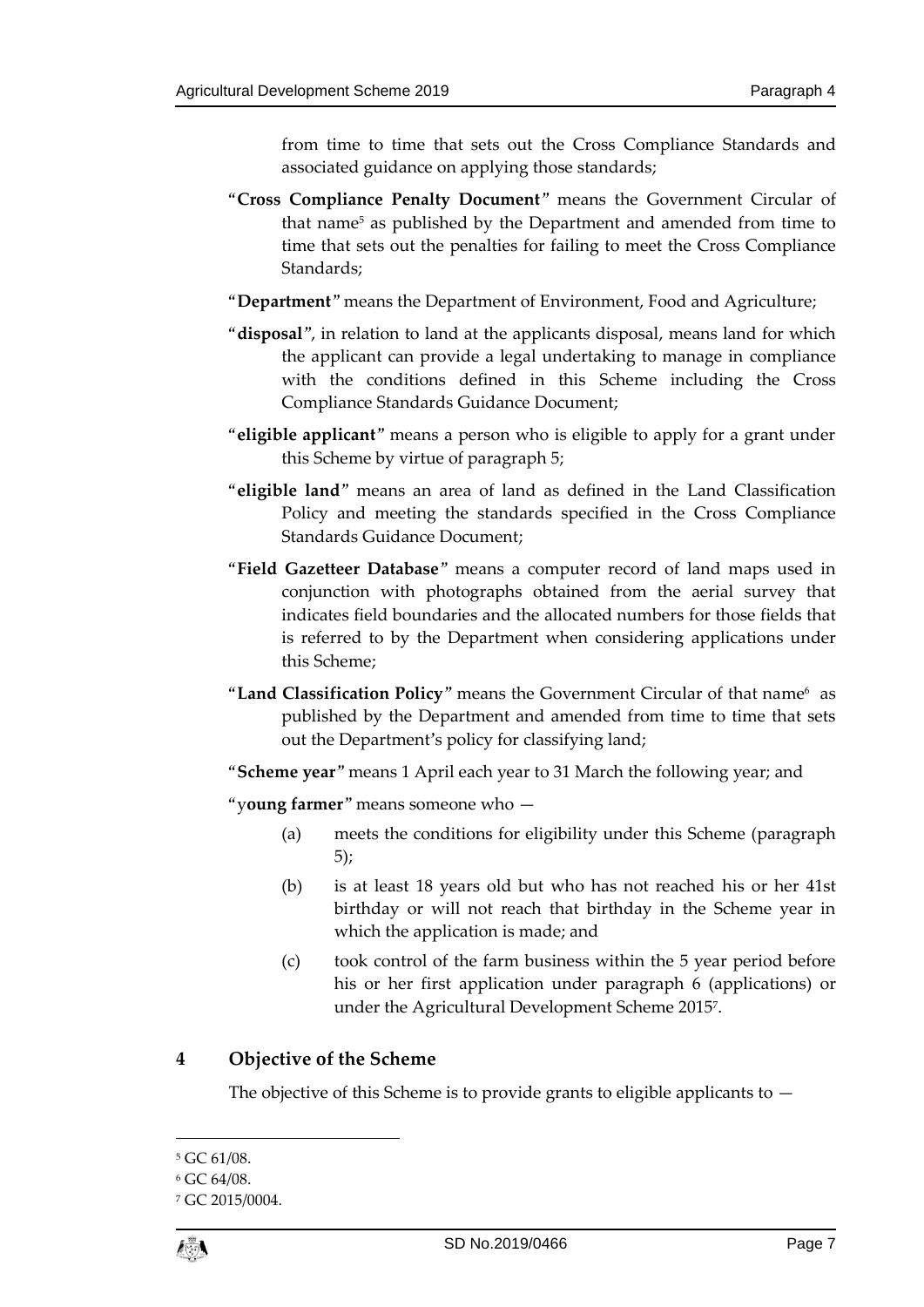- (a) require compliance with Cross Compliance Standards Guidance Document;
- (b) mitigate any disadvantage caused by the application of the Countryside Care Scheme<sup>8</sup>; and
- (c) assist young farmers to undertake agriculture.

# <span id="page-7-0"></span>**PART 2 – CONDITIONS FOR ELIGIBLITY AND APPLICATIONS**

#### <span id="page-7-1"></span>**5 Conditions for eligibility under this Scheme**

- (1) To be eligible under this Scheme the following must apply (subject to sub-paragraphs  $(2)$  and  $(3)$ )  $-$ 
	- (a) from 1April 2020 an applicant must be an active farmer;
	- (b) an applicant must have at the applicant's disposal, on 4 May in each Scheme year, the eligible land which is subject to the application;
	- (c) all land in the Isle of Man at the applicant's disposal on the 4 May in each Scheme year must be declared by means of a valid application, regardless of the eligibility of such land;
	- (d) an applicant under the Scheme must make an application to the Scheme in such form and timescale as the Department may require;
	- (e) the land must consist of at least the minimum area of 12.5 acres of eligible land; and
	- (f) the Department is satisfied on reasonable grounds that the land which is the subject of the application is not materially altered from that indicated in the aerial survey.
- (2) Any land which has been the subject of an application in any Scheme year must be maintained in that condition for any future applications.
- (3) Sub-paragraphs (1)(f) and (2) do not apply in relation to applications made where —
	- (a) works approval from the Department or planning permission has been granted; or
	- (b) works are undertaken to the satisfaction of the Department which ameliorate any unauthorised alterations which have taken place.

#### <span id="page-7-2"></span>**6 Applications**

(1) Applications must be —

-



<sup>8</sup> GC 59/08 as amended by GC 040/10, GC 0003/12 and GC 2014/0013.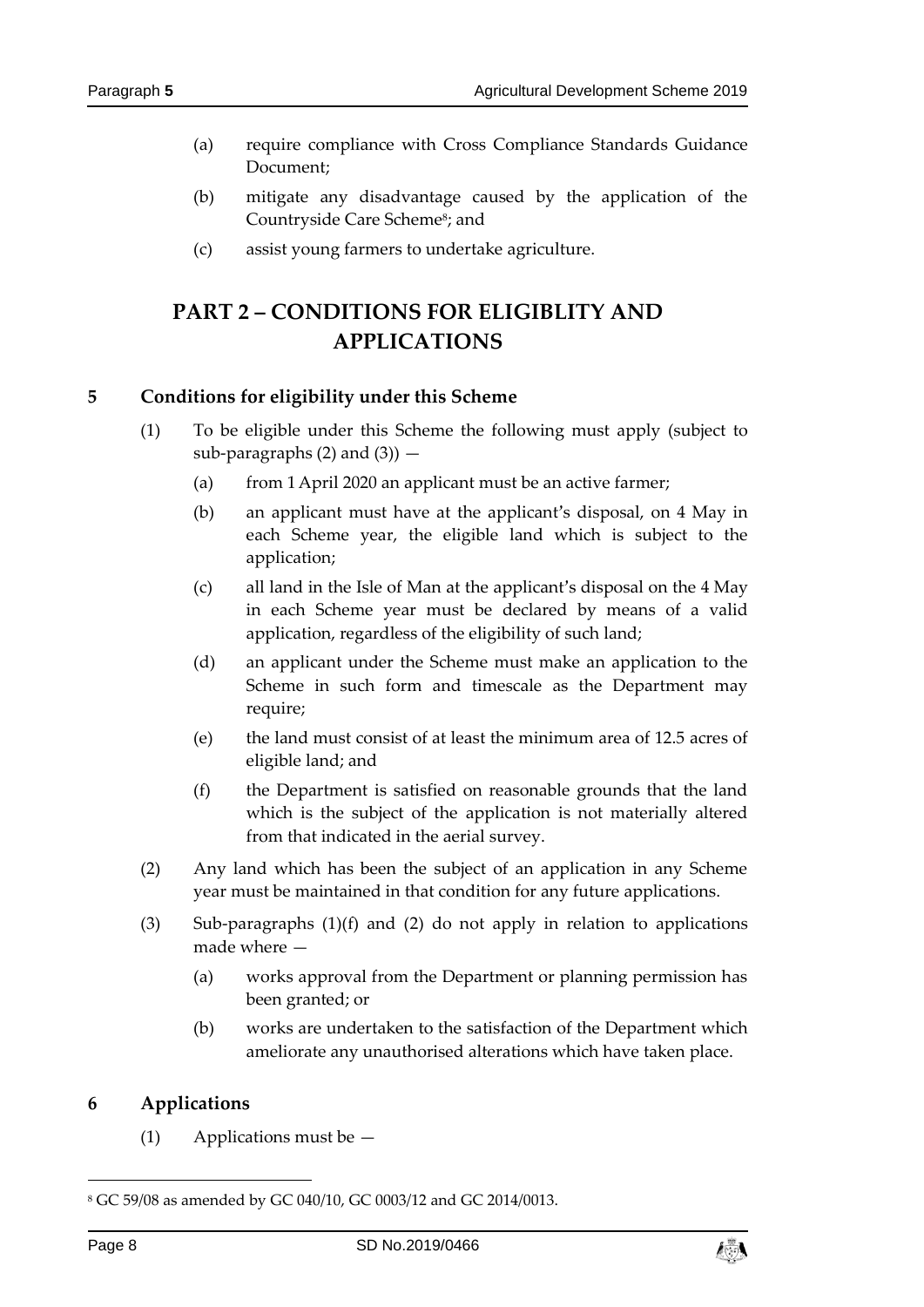- (a) submitted to the Department within the application period;
- (b) set out in such form as the Department may from time to time require; and
- (c) accompanied by such details and information relating to the application as the Department requires.
- (2) Applications submitted to the Department after the application period, that meet the requirements of sub-paragraphs  $\frac{1}{a}$  and  $\frac{1}{b}$  1(b) and  $\frac{1}{c}$ <sup>i</sup> above, may be considered by the Department subject to paragraph 7 (late applications).
- (3) Applications may be made by  $-$ 
	- (a) an individual; or
	- (b) an individual on behalf of a partnership or body corporate.
- (4) An application must not be accepted by the Department unless it will result in a payment of £250 or more.
- (5) The Department may
	- (a) reject an application where it believes there is an artificial separation of business interests undertaken to enhance the payments that may be granted under this Scheme or improve the eligibility of an application; and
	- (b) request further details and information to be supplied when considering an application.

## <span id="page-8-0"></span>**7 Late applications**

- (1) Applications received after the end of the application period are subject to the imposition of a penalty consisting of a reduction of 1% in eligible payment for each day by which the application was submitted after the application period, up to a maximum of 28 days.
- (2) An application received after the additional 28 day period will not be eligible for payment under this Scheme.
- (3) Penalties for late submission may be adjusted and applications accepted after the application period ends if the Department is satisfied that circumstances beyond the control of the applicant prevented an application being submitted within the application period. Reasons for any delays must be notified to the Department in advance of the application period ending wherever possible.

#### <span id="page-8-1"></span>**8 Incomplete applications**

(1) Where an applicant has submitted an incomplete application the Department may notify the applicant of the outstanding information required to progress the application.

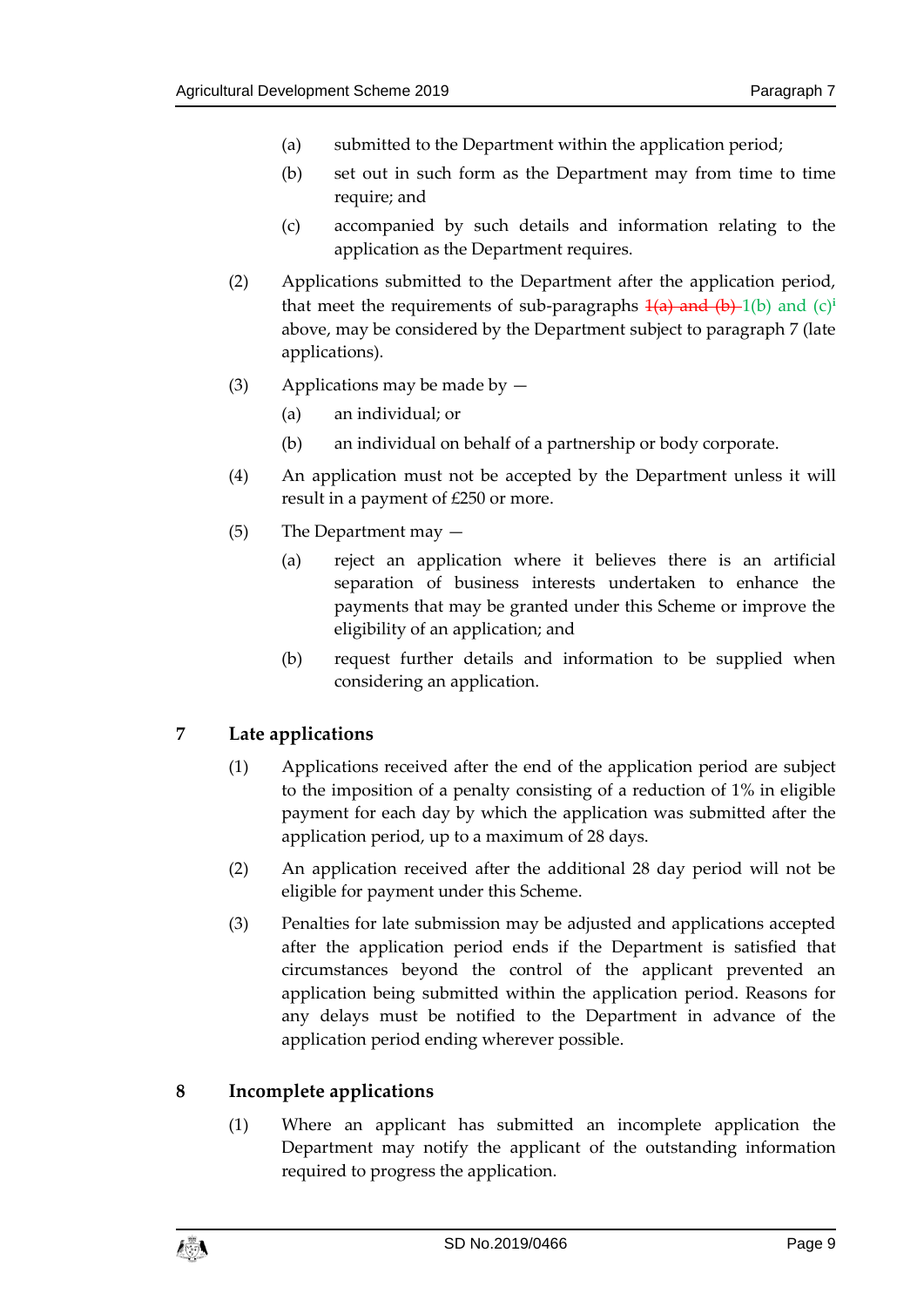- (2) The outstanding information mentioned in sub-paragraph (1) must be provided to the Department within 10 working days from the date of the written request being posted to the applicant.
- (3) Failure to comply with sub-paragraph (2) will result in the application being invalid.
- (4) Any subsequent or replacement application will be subject to a late application penalty under paragraph 7.
- <span id="page-9-0"></span>(5) Despite sub-paragraph (4), a penalty may be adjusted as provided for in paragraph 7(3) (late applications).

# **PART 3 – ENTRY AND INSPECTION**

# <span id="page-9-1"></span>**9 Obligation to permit entry and inspection for the purposes of the Scheme**

- (1) An applicant must permit any authorised person, accompanied by such other persons acting under the authorised person's instructions as appear to that authorised person to be necessary for the purpose, at all reasonable times and on production of evidence of authorised person's authority, if so required, to enter upon any part of the applicant's land for the purposes of —
	- (a) inspecting all or any part of the land whether or not the land is farmed and which forms part of the application or is at the applicant's disposal;
	- (b) ascertaining whether the applicant has duly complied with any undertaking given by the applicant under this Scheme; or
	- (c) determining the classification of land to which the application relates.
- (2) An applicant must render all reasonable assistance to an authorised person in relation to the matters mentioned in sub-paragraph (1) and in particular must, at the request of an authorised person, accompany the authorised person in making an inspection of any land and identify any area of land to which the applicant's application or undertaking relates.

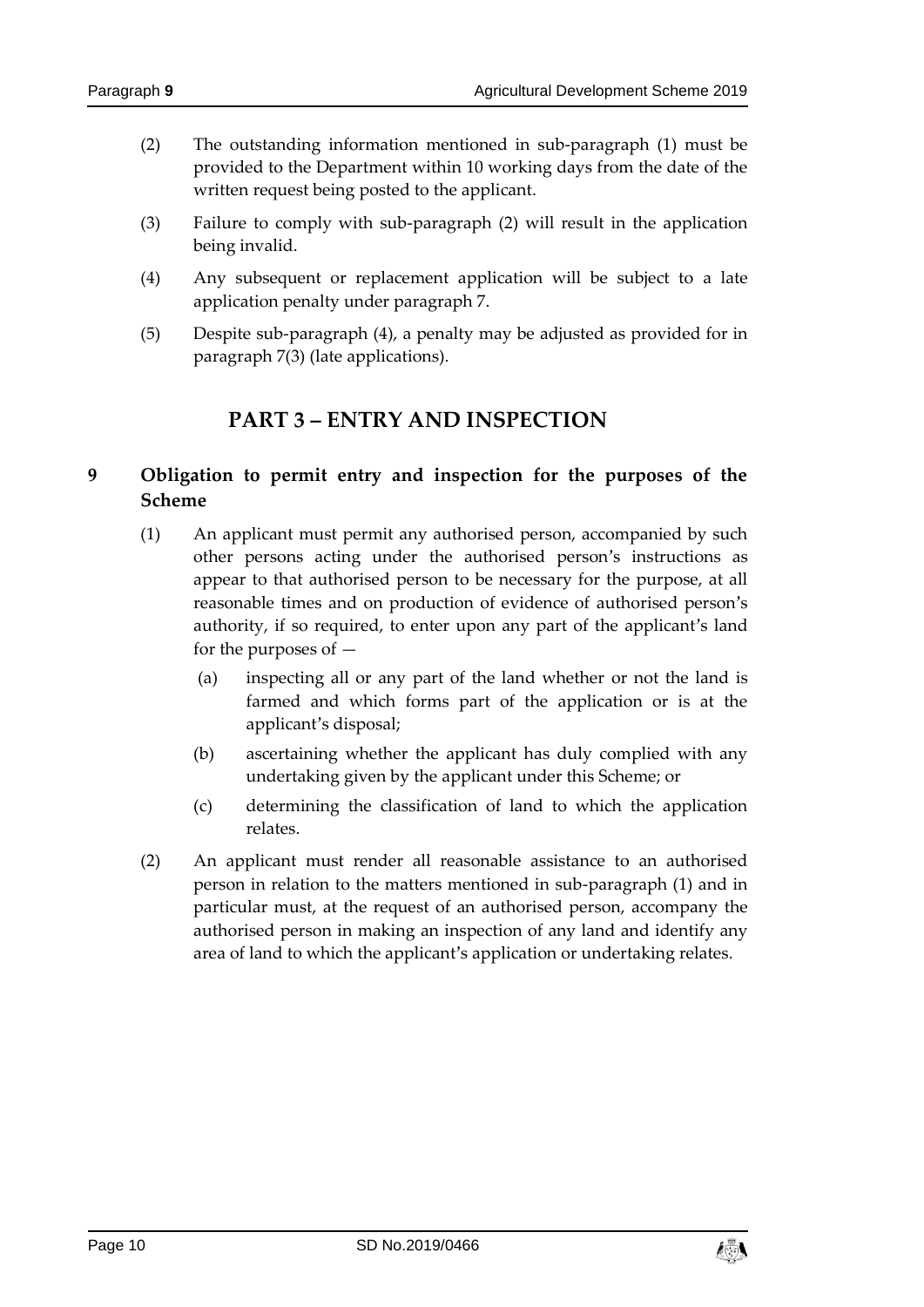# <span id="page-10-0"></span>**PART 4 – WITHHOLDING PAYMENTS, PENALTIES, REVIEWS AND APPEALS**

# <span id="page-10-1"></span>**10 Penalties for failure to meet Cross Compliance Standards Guidance Document**

- (1) Where an applicant fails to meet the conditions specified in the Cross Compliance Standards Guidance Document, the penalties stipulated in the Cross Compliance Penalty Document must be applied.
- (2) The Department may disapply any such conditions and the associated penalties where it considers there to be exceptional circumstances.
- (3) Any disapplication under sub-paragraph (2) must be applied to all Scheme applicants.
- (4) A potential applicant who materially alters the nature of land at the potential applicant's disposal in the period between the approval of the Scheme by Tynwald and its commencement, and does so with the intention of increasing the potential applicant's area of eligible land or altering the classification of land, may have penalties applied to any future application under the Scheme, as set out in paragraph 8 of the Land Classification Policy.

## <span id="page-10-2"></span>**11 Withholding and recovery of payments, termination and exclusion**

- (1) Where any applicant, with a view to obtaining a payment under this Scheme for the applicant or any other person, makes any statement or furnishes any information which is false or misleading in a material respect, the Department may withhold the whole or any part of any payment to that person or to that other person and may recover the whole or any part of any such payment already made to that person or to that other person.
- (2) Where an applicant fails, without reasonable excuse, to permit entry and inspection by an authorised person or to render all reasonable assistance to such authorised person as required by paragraph 9, the Department may withhold the whole or any part of any payment to that applicant and may recover the whole or any part of any payment already made to them.
- (3) Where the amount of land declared to be at the disposal of the applicant is found to be different from that declared to the Department, the penalties specified in Schedule 1 must be applied.
- (4) Despite sub-paragraph (3), penalties may be waived in the event of multiple declarations of the same land, provided the status of the land is resolved to the satisfaction of the Department before the end of the Scheme year in which the declarations were made.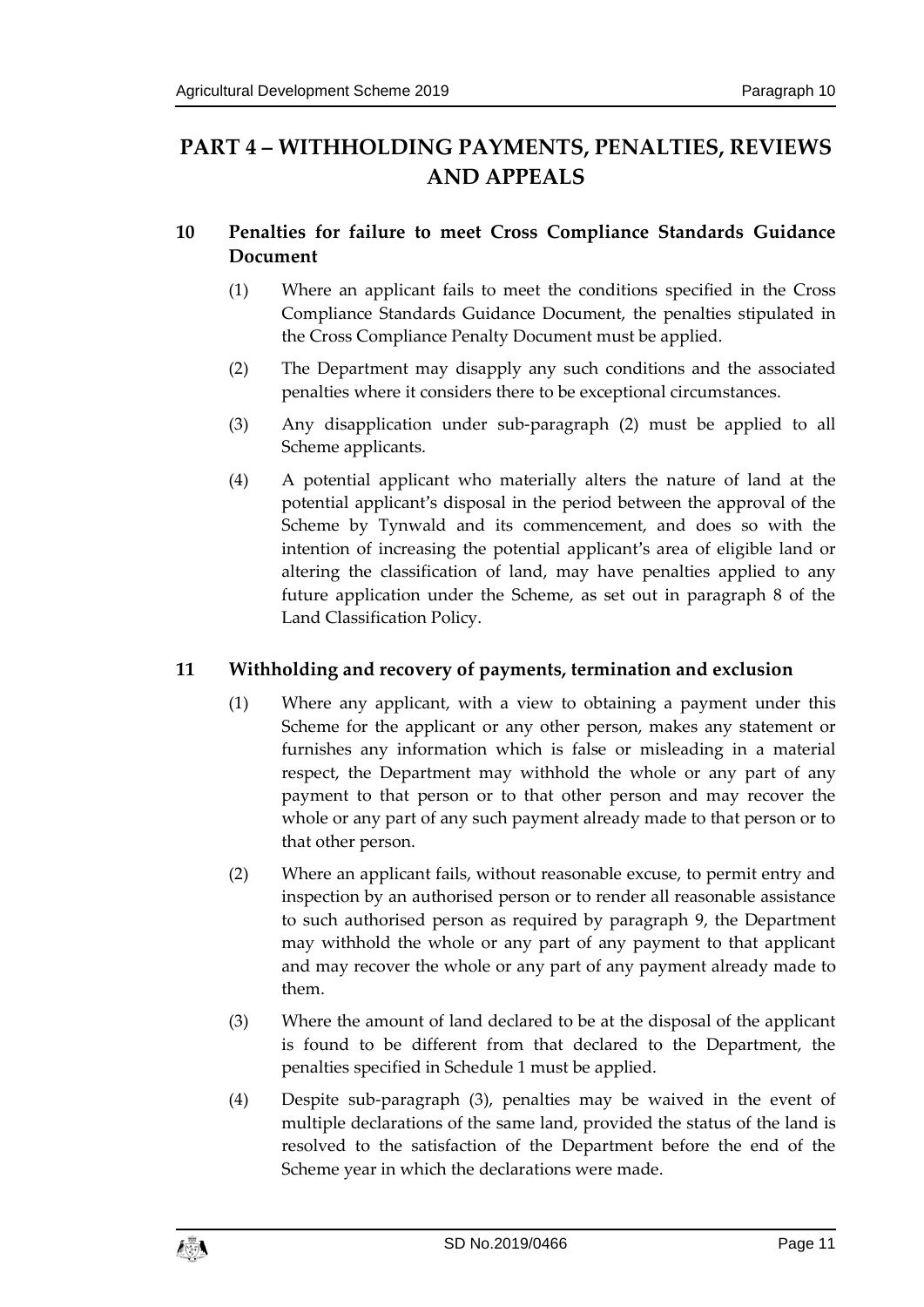- (5) Where the Department takes any steps specified in sub-paragraph (1) or (2) it may also treat as terminated any entitlement of the applicant to any payment or any part payment under this Scheme.
- (6) In the event of land being the subject of an application by more than one applicant the Department may disclose details of the duplication to all applicants involved in order to allow all concerned to resolve the position to the satisfaction of the Department.
- (7) The Department must give notice in writing to the applicant of any decision under this paragraph.

### <span id="page-11-0"></span>**12 Appeals**

- (1) An applicant may, within 60 days of the date of notification of a decision under this Scheme, request in writing that the Department review the decision, stating the grounds on which the review is requested.
- (2) In the first instance, the application will be reviewed by an officer of the Department who has had no involvement in the original application – ("a Stage 1 appeal").
- (3) Stage 1 appeal decisions must be made and notified to the applicant within 30 days of the appeal being received by the Department.
- (4) Within 60 days of the date of notification of a decision of a Stage 1 appeal, if the applicant considers that the grounds for appeal have not been addressed, the applicant may apply in writing to the Department requesting that the matter be referred to the Agricultural Development Scheme Appeals Committee ("the Committee") – ("a Stage 2 appeal").
- (5) A Stage 2 appeal must be completed for referral to the Minister within 90 days from the date that the Stage 2 appeal is received.
- (6) Applicants may opt to have either a written or oral Stage 2 appeal.
- (7) In the case of a written appeal, the appeal request document and all other relevant paperwork must be considered by the Committee. The appellant must be sent all the paperwork to be considered by the Committee in advance of the meeting but must not attend in person.
- (8) In the case of an oral appeal, the appellant must receive all the paperwork to be considered by the Committee in advance of the meeting and must be invited to attend part of the meeting. Applicants may be accompanied and may wish to appoint someone to represent them. The applicant or their representative must be able to present the applicant's case and respond to questions from the Committee. Once the presentation and questions have been completed, the applicant and anyone accompanying the applicant or appointed to represent the applicant, must leave the meeting for the Committee to deliberate on the matter.

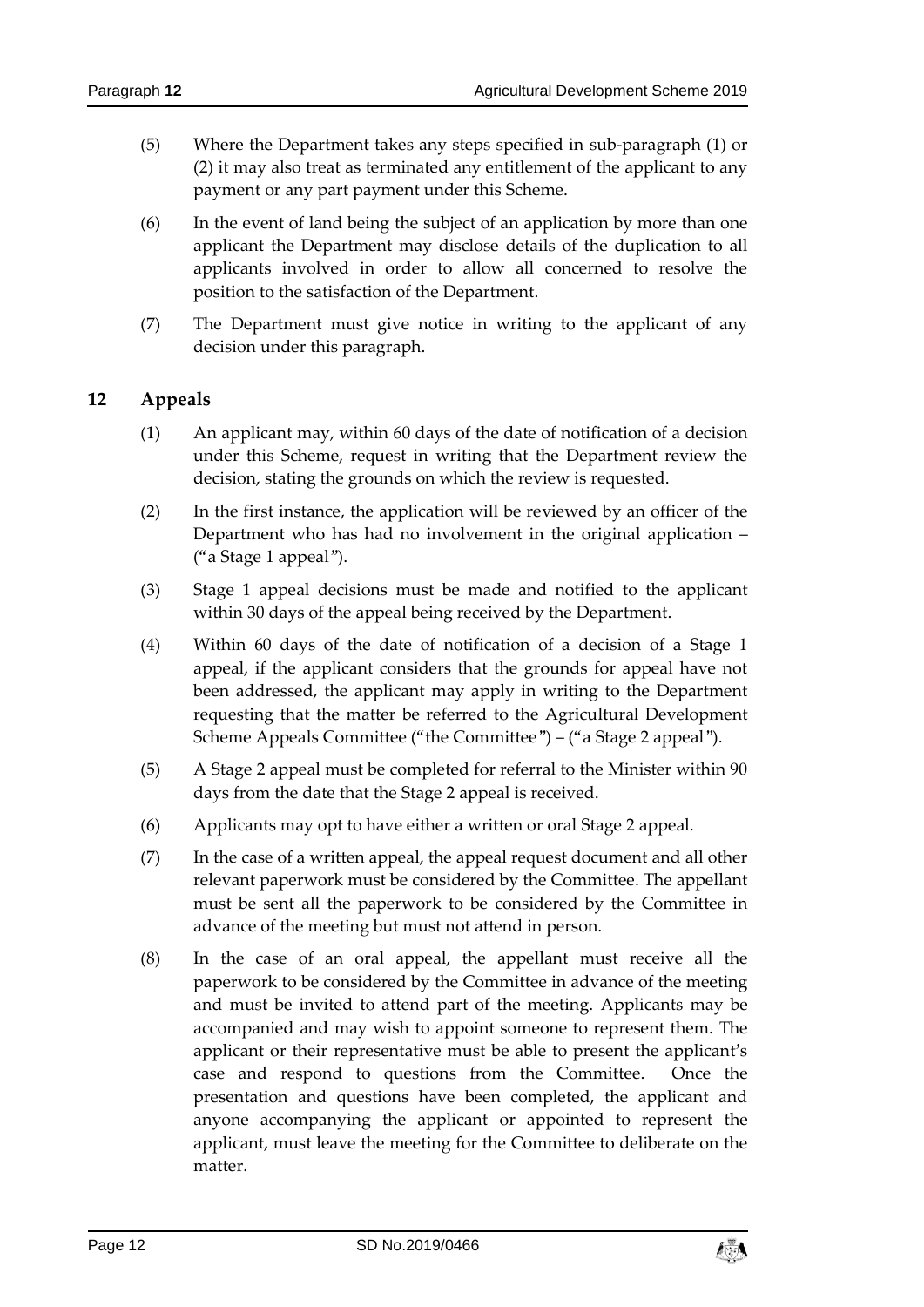- (9) The Committee must reach a recommendation which must be sent to the Minister of the Department for consideration and final decision. The Minister must make a decision within 28 days from receipt of the Committee's recommendation. Where the complexity of an appeal means the Committee requires a further period of consideration, the appellant must be notified in writing.
- (10) The Department must provide written notification of the Minister's decision within 28 working days of the date of that decision being made.
- (11) Information on the decision must be publicised in such manner as the Department thinks fit. Requests for further information on the decision must be made in writing to the Chair of the Committee. The information provided in both cases must be restricted to the basis of the appeal, the criteria used by the Committee in making the decision and the decision itself.
- (12) For the purposes of this Scheme, the Committee must be convened by the Department as required and must consist of —
	- (a) an industry representative,
	- (b) a Department representative who has not been involved in either the original decision or the Stage 1 Appeal; and
	- (c) an independent person who has appropriate knowledge of the subject area.
- (13) The Department must seek nominees to the Committee and maintain a list of those nominees along with a reference to the nominee's particular area of expertise. This list must be available for inspection upon request.
- (14) The Committee dealing with appeals must
	- (a) work within the parameters of the Scheme;
	- (b) not award compensation; and
	- (c) make objective and evidenced recommendations in line with the Scheme specifications.

#### <span id="page-12-0"></span>**13 Appeal fees**

- (1) An application for an appeal submitted in accordance with paragraph 12 must be accompanied by the relevant fee as specified in the Agricultural Development Scheme (Appeal Fees) Order 2019<sup>9</sup> .
- (2) Any fee paid must be refunded where an appeal is successful.

<sup>9</sup> SD 2019/0468.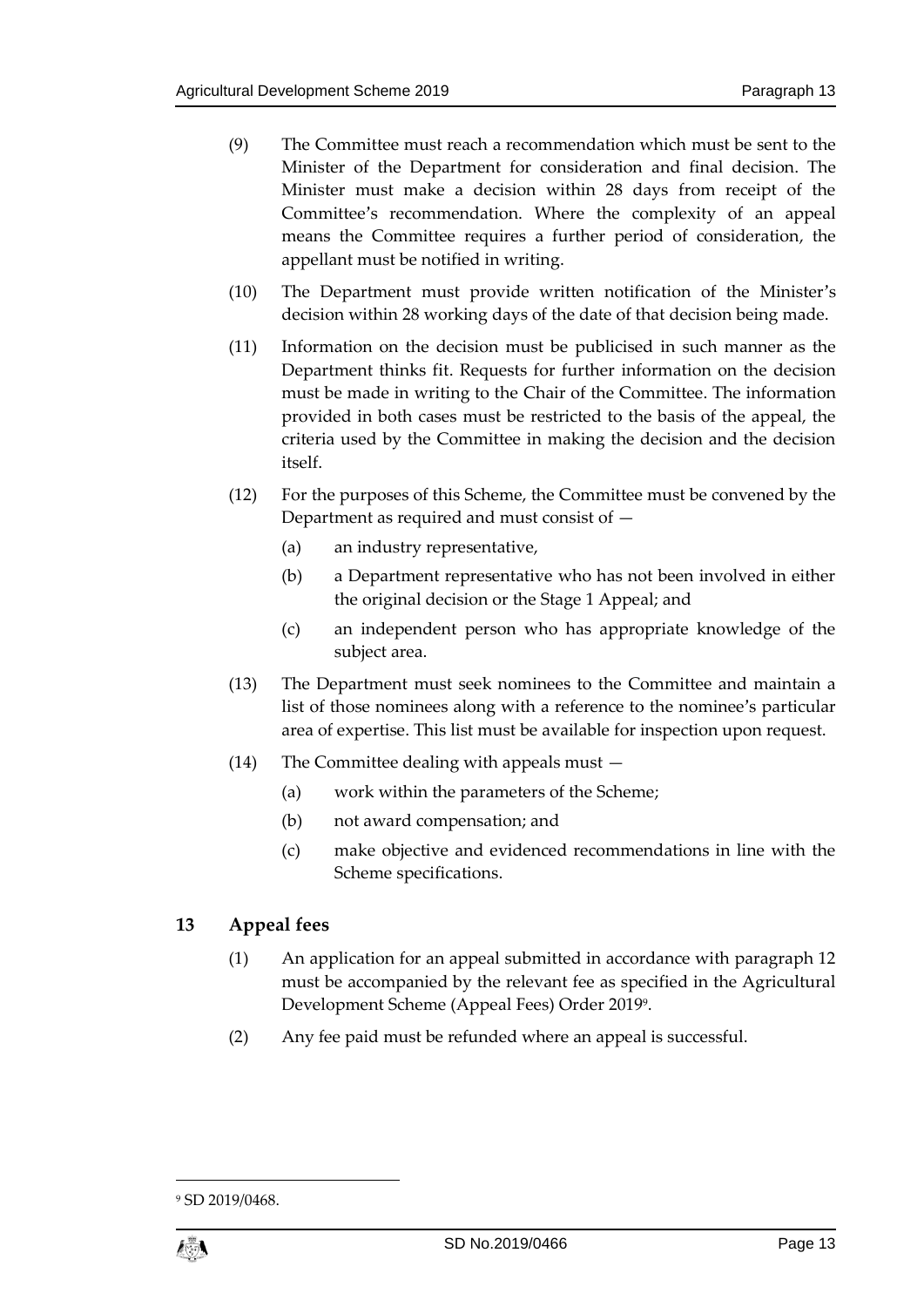# <span id="page-13-0"></span>**PART 5 – BUDGET PROVISION AND PAYMENTS UNDER THE SCHEME**

#### <span id="page-13-1"></span>**14 Budget for the Scheme**

- (1) The Department must establish with the Treasury a budget for the annual combined operation of this Scheme and the Pig Premium Scheme 2018<sup>10</sup> .
- (2) Despite sub-paragraph (1), the Department may transfer monies from the established budget to fund other schemes, grants, programmes and subventions relating to food production and/or food processing.

#### <span id="page-13-2"></span>**15 Payments Schedule**

- (1) In any Scheme year the Department must make payments due under this Scheme in at least 3 instalments.
- (2) The Department must endeavour to make a payment of 50% of the applicant's estimated payment before the end of July each year and a further 25% by the end of October that year save that there is no obligation upon the Department to make such payment where any conditions to determine eligibility for this Scheme in accordance with paragraph 5 have not been verified by the Department**ii** .
- (3) A final balancing payment must be made no later than the end of April in the following year, which must take account of all known penalties, modulations and unpaid funds.
- (4) Penalties contained in Schedule 1 may be applied to any payment under this Scheme.

#### <span id="page-13-3"></span>**16 Recovery of other amounts due to the Department**

The Department may recover from any applicant by way of a deduction from any sum payable under this Scheme any amount due by that person to the Department.

#### <span id="page-13-4"></span>**17 Flat rate area payments**

- (1) A common flat rate area payment must be made for each acre of eligible land entered into the Scheme as stated in Schedule 2.
- (2) The Department may redistribute the flat rate payment (this is known as 'front loading') by deducting a percentage of the common flat rate payment from all eligible BML acres and reapplying this amount to a defined number of eligible BML acres for each applicant as stated under Schedule 2.

-



<sup>10</sup> SD 2018/0019.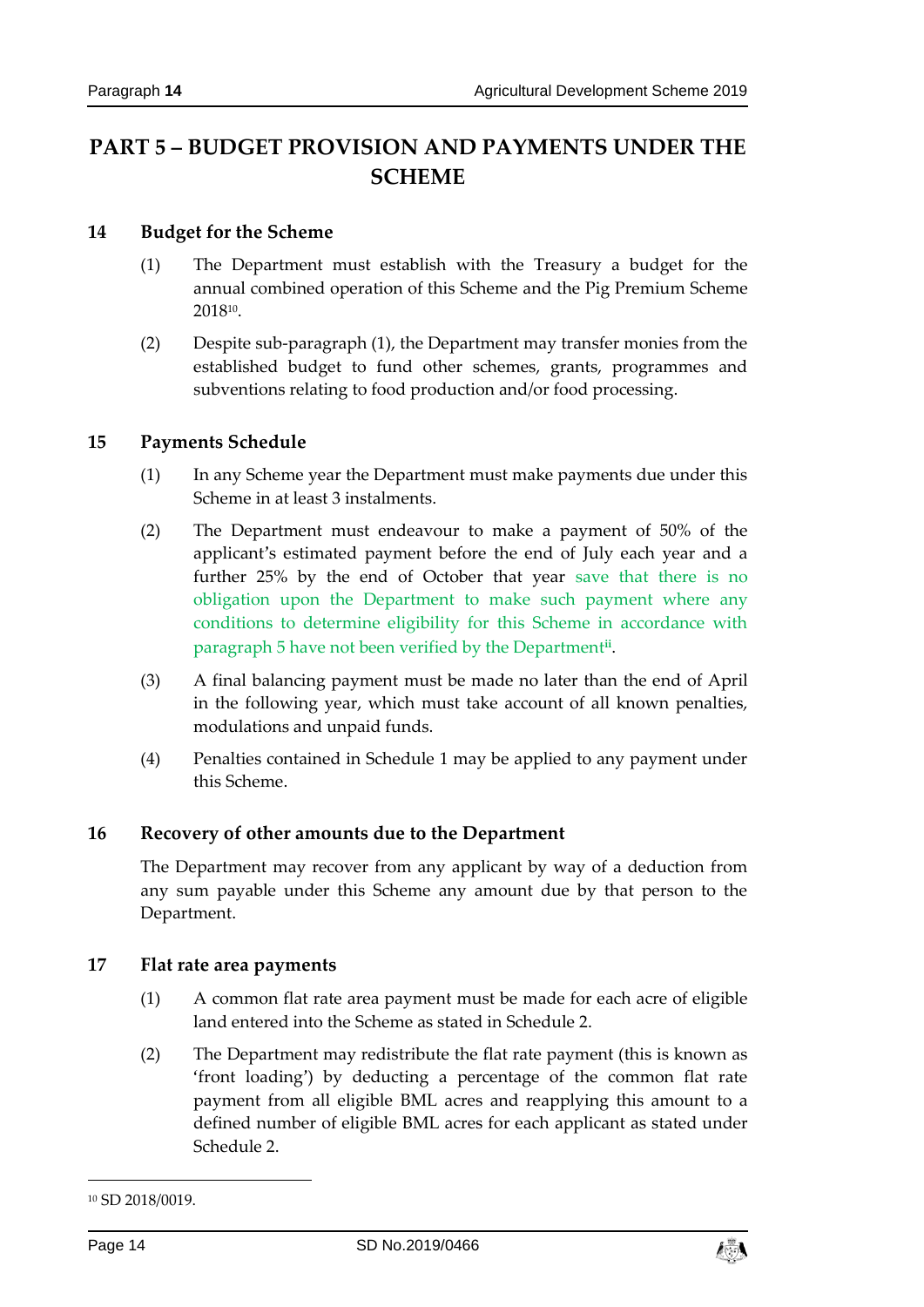#### <span id="page-14-0"></span>**18 Supplementary payments to young farmers**

- (1) An eligible applicant may also be eligible for young farmer supplementary payment ("YFS payment") if they also meet the definition of a "young farmer". That YFS payment may be either —
	- (a) 25% of the appropriate full flat-rate payment up to a maximum of 195 acres; or
	- (b)  $£4,000,$

whichever is the lesser amount.

- (2) A YFS payment may only be payable for a maximum of 5 consecutive years. Any YFS payment made under this Scheme or the Agricultural Development Scheme 2015 counts towards this period.
- (3) Despite paragraph (2), YFS payments in any Scheme year to young farmers must not exceed 2% of the Scheme budget. In the event of the cap being reached, all YFS payments must be adjusted pro-rata to stay within this budget.
- (4) An application must not be accepted where the Department reasonably believes that the conditions attached to the application have been artificially created with a view to obtaining an advantage contrary to the objectives of the Scheme.

# **PART 6 – OFFENCES**

#### <span id="page-14-2"></span><span id="page-14-1"></span>**19 Offences**

It is an offence for an applicant to furnish false, incomplete or misleading information in connection with an application under this Scheme.

<span id="page-14-3"></span>Maximum penalty (summary) – 6 months custody and a fine not exceeding level 5 on the standard scale.

# **PART 7 – REVOCATION**

#### <span id="page-14-4"></span>**20 Revocation**

The Agricultural Development Scheme 2015<sup>11</sup> is revoked.

<sup>11</sup> GC 2015/0004.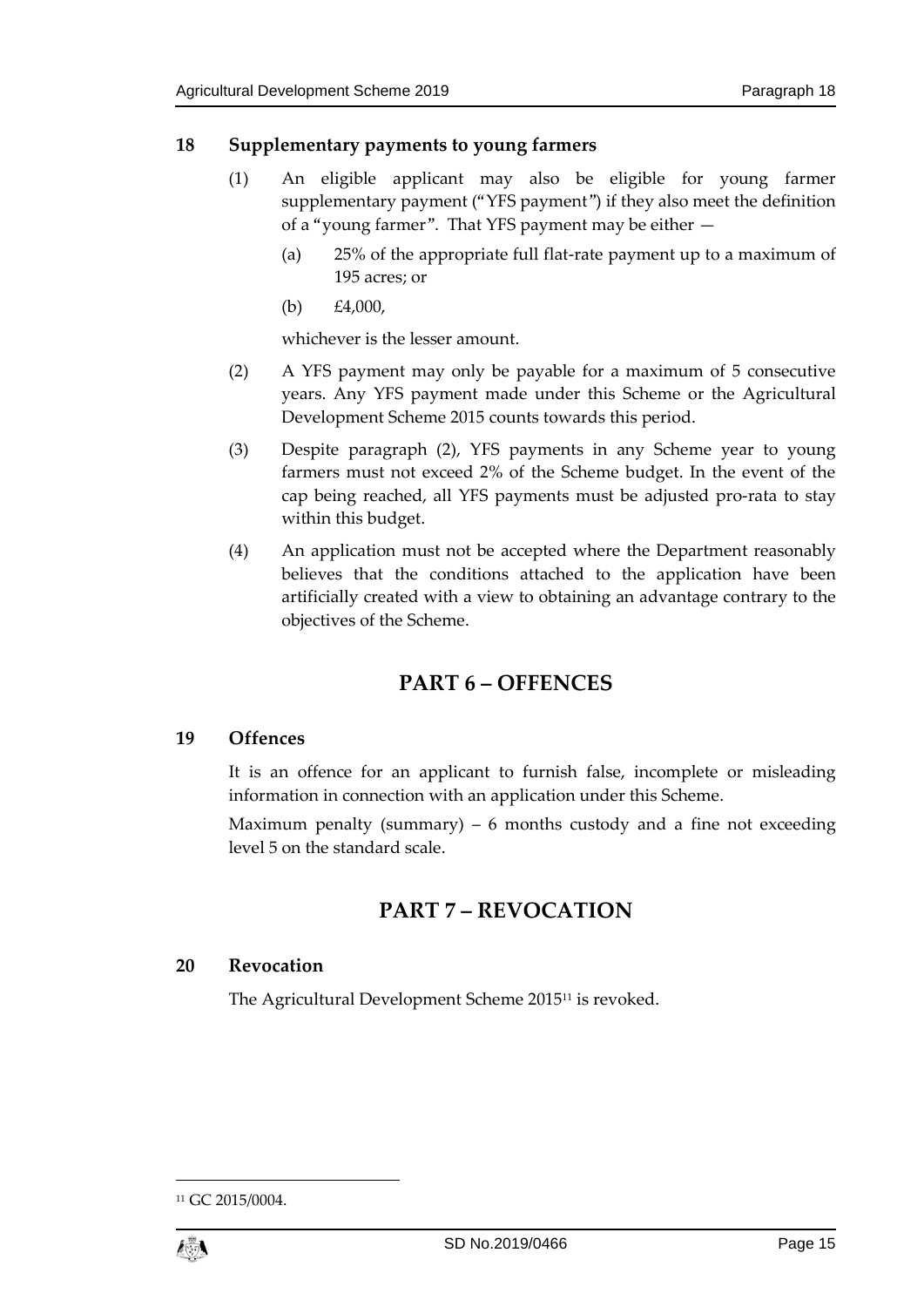#### **MADE 13 NOVEMBER 2019**

#### **GEOFFREY BOOT**

*Minister for Environment, Food and Agriculture*

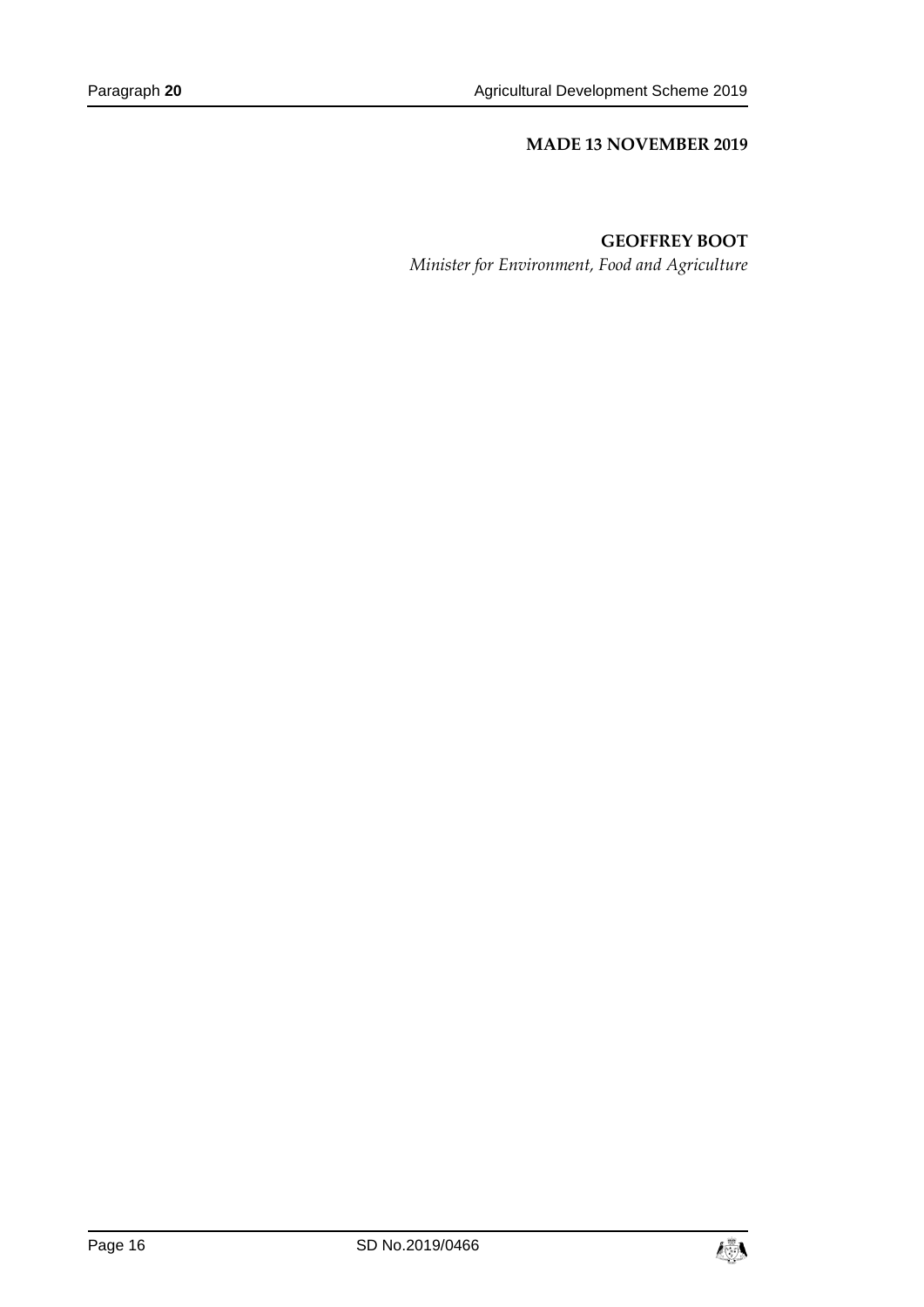#### **SCHEDULE 1**

#### [Paragraph 11(3)]

#### **PENALTIES FOR MIS-DECLARATION OF LAND**

### <span id="page-16-1"></span><span id="page-16-0"></span>**1 Penalties for the over or under declaration of land at the applicants disposal (total of eligible and ineligible land)**

| Area mis-declared                       | Penalty                             |
|-----------------------------------------|-------------------------------------|
| Less than 3% and not exceeding 3 acres. | No penalty.                         |
| 3% to 20% or more than 3 acres.         | 1% reduction in the total payment.  |
| More than 20% and not exceeding 50%.    | 5% reduction in the total payment.  |
| More than 50%.                          | 10% reduction in the total payment. |

#### **2 Penalties for over declaration of eligible land**

Applicants must have sufficient eligible land to cover all entitlement on area payments applied for in the application.

| Area mis-declared                      | Penalty                                   |  |
|----------------------------------------|-------------------------------------------|--|
| Less than 3% and not exceeding 2 acres | No additional penalty                     |  |
|                                        | (payment reduction only to ensure correct |  |
|                                        | payment)                                  |  |
| More than 3% or more than 2 acres      | A penalty amounting to twice that of the  |  |
|                                        | value of the area applied for in the      |  |
|                                        | application, up to a maximum of 100% in   |  |
|                                        | the Scheme year.                          |  |

#### **3 Penalties for under declaration of eligible land**

| Area mis-declared | Penalty                                               |  |
|-------------------|-------------------------------------------------------|--|
| More than 10%     | $\frac{1}{2}$ of the value of the under declared area |  |
|                   | (i.e. if the eligible area was under declared         |  |
|                   | by 20% the penalty would be 10% of total              |  |
|                   | payments).                                            |  |

#### **4 Application of penalties**

The penalties set out in paragraphs 1 to 3 of this Schedule are applied on a whole farm basis, with over and under declarations on specific fields being netted against each other.

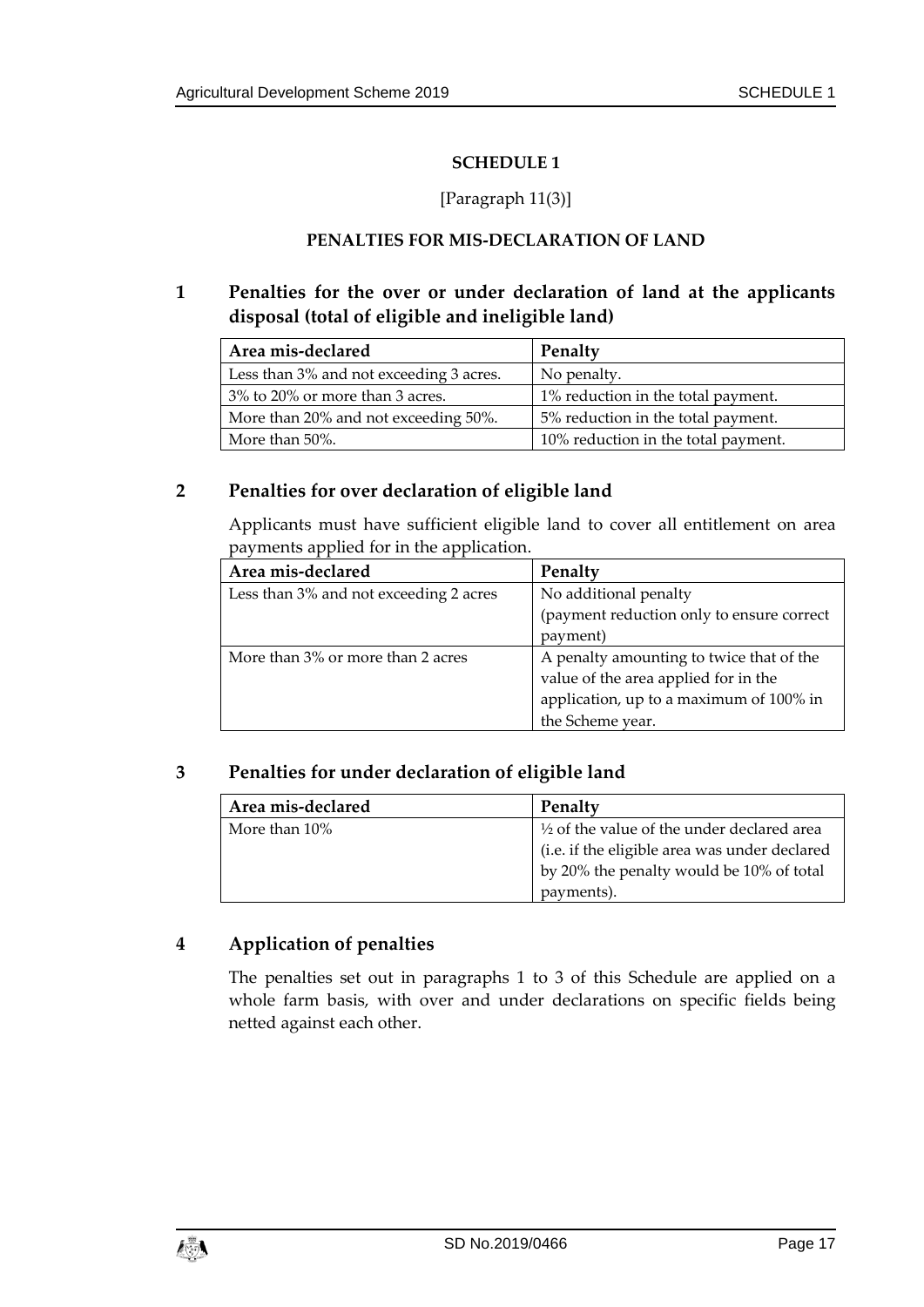#### **SCHEDULE 2**

#### [Paragraph 17(1)]

#### **PAYMENT CALCULATIONS**

## <span id="page-17-1"></span><span id="page-17-0"></span>**1 Transfer to flat rate area payments and front loading (redistributive payments)**

- (1) Table 1 details the maximum flat rate area payment and the front loading that may be applied to BML only.
- (2) Front loading is a redistribution mechanism on the flat rate element of the payment, where an amount is taken off all acres and 'front loaded' onto the first acres of all applications for BML.
- (3) Should the front loading payment exceed 15.5% of the total flat rate area payment it must be reduced pro rata to 15.5%.

| Table 1.                                  |                               |                |                           |                           |
|-------------------------------------------|-------------------------------|----------------|---------------------------|---------------------------|
|                                           | <b>Maximum flat rate area</b> |                | Front loading, applicable |                           |
| Seheme year                               | payment                       |                | to <b>BML</b> only        |                           |
|                                           | <b>BML</b>                    | AML            | <b>First 130</b><br>acres | Next 65 acres             |
| 2020-21                                   | €69.08                        | £8.21          | £10.71                    | £5.35                     |
| 2021-22                                   | £64.52                        | £8.21          | £10.00                    | £5.00                     |
| $2022$ opwarde<br><del>2022 onwards</del> | £64.52                        | LQ 71<br>60.ZT | £10.00                    | £5.00<br><del>20.00</del> |

| Table 1.           |                                          |            |                                          |               |
|--------------------|------------------------------------------|------------|------------------------------------------|---------------|
| <b>Scheme</b> year | <b>Maximum flat rate area</b><br>payment |            | Front loading, applicable<br>to BML only |               |
|                    | <b>BML</b>                               | <b>AML</b> | First 130<br>acres                       | Next 65 acres |
| 2020-21            | £78.20                                   | £13.03     | £12.00                                   | £6.00         |
| 2021-22            | £64.52                                   | £8.21      | £10.00                                   | £5.00         |
| 2022-onwards       | £64.52                                   | £8.21      | £10.00                                   | £5.00         |

**iii**

### **2 Young Farmer Supplementary Payment**

- (1) Applicants qualifying for the YFS payment will receive a supplementary payment of 25% of the appropriate full flat rate payment for a maximum of 195 acres or £4,000, whichever is the lesser amount.
- (2) Payments will be calculated in accordance with Table 2 below.

| Table 2: YFS payment |                 |                 |                 |  |
|----------------------|-----------------|-----------------|-----------------|--|
| Scheme year          | <b>BML</b> rate | <b>AML</b> rate | Maximum payment |  |
|                      | $E$ per acre    | $E$ per acre    |                 |  |
| 2020 and             | £19.55          | £3.26           | £4,000.00       |  |

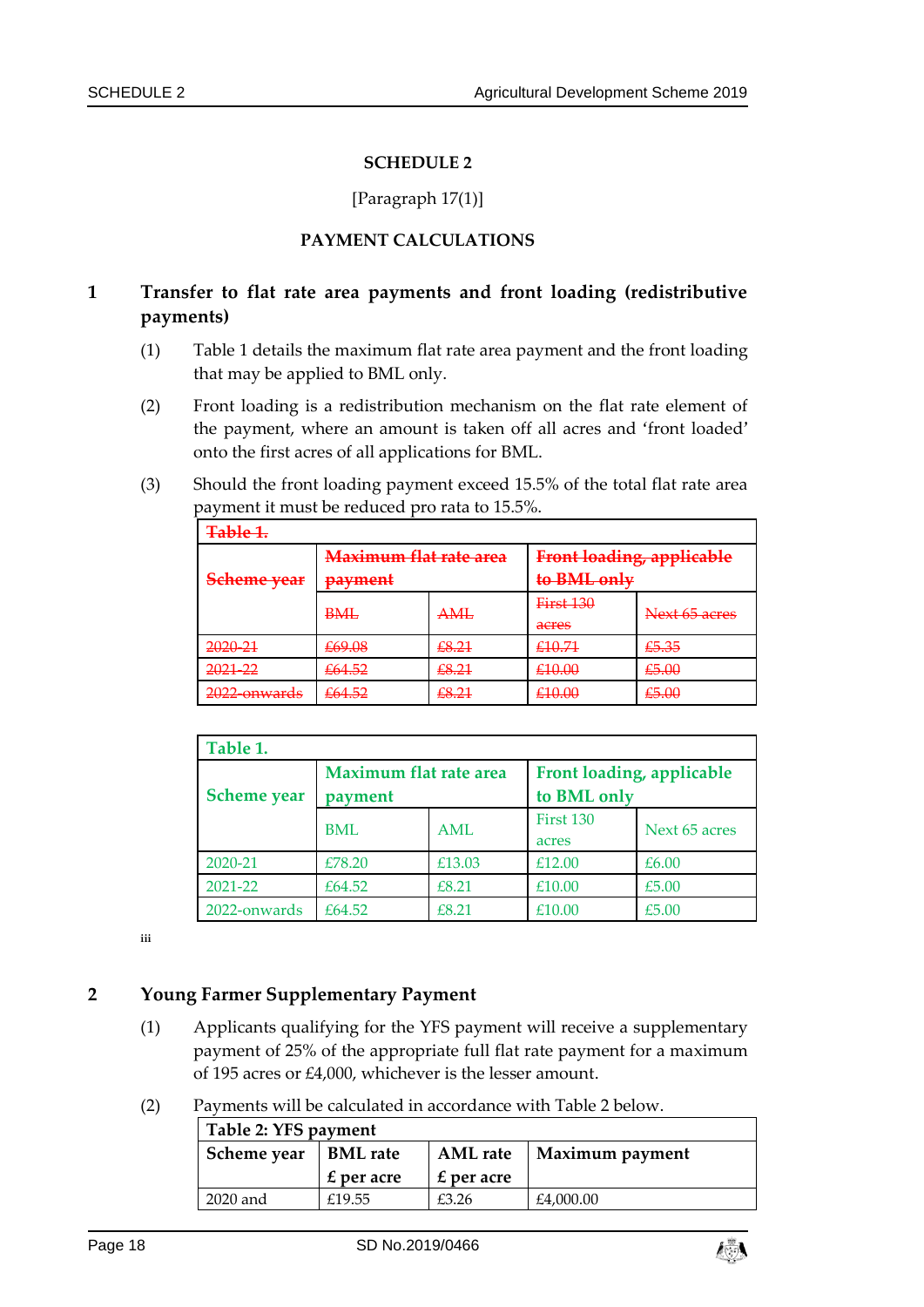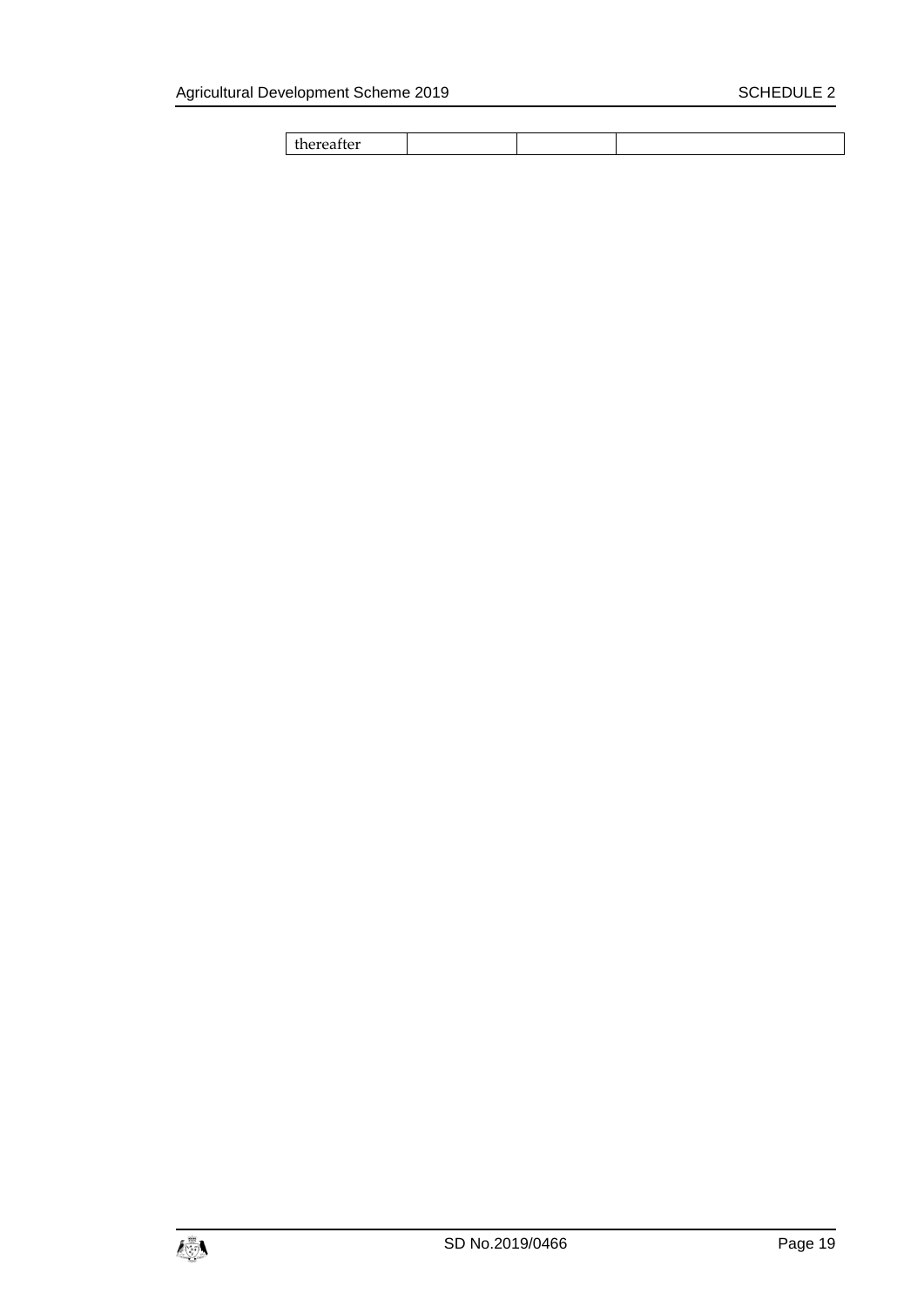### *EXPLANATORY NOTE*

#### *(This note is not part of the Scheme)*

This Scheme is promoted by the Department of Environment, Food and Agriculture and replaces the Agricultural Development Scheme 2015 *[GC 2015/004]*.

The objective of this Scheme is to create a credible, practical and effective decoupled support Scheme as the foundation for a thriving, diverse Manx agricultural industry whilst protecting the Isle of Man's landscape and natural heritage and maintaining its productive capacity.

As per the Agricultural Development Scheme 2015, this Scheme continues to be voluntary and requires farmers to comply with a set of countryside and agricultural management standards (known as Cross Compliance Standards) in order to qualify for support payments.

Part 1 establishes the aims of the Scheme, its start date and interpretations used within the document.

Part 2 establishes the conditions of eligibility for payment under the Scheme, such as the application process, minimum amount for which an application can be made and area size, the requirement to meet Cross Compliance Standards and associated penalties.

Part 3 establishes the obligation for applicants to permit inspection by authorised persons.

Part 4 establishes the Department's ability to withhold or recover funds and for applicants to appeal against the Department's decisions.

Part 5 establishes a fixed budget for the Scheme and the criteria for payments.

Provision to assist young farmers to undertake activity in the industry is also included where additional payments may be made up to 25% of the full acreage rate (to a maximum of 195 acres) or £4,000, whichever is the greater. The overall amount available for young farmers each Scheme year is to be capped at no more than 2% of the budget.

Part 6 makes it an offence to furnish false, incomplete or misleading information in connection with an application the maximum penalty for which, on summary conviction, is term in custody not exceeding 6 months and a fine not exceeding level 5 on the standard scale.

Part 7 revokes the Agricultural Development Scheme 2015.

Schedule 1 contains provision for calculating penalties.